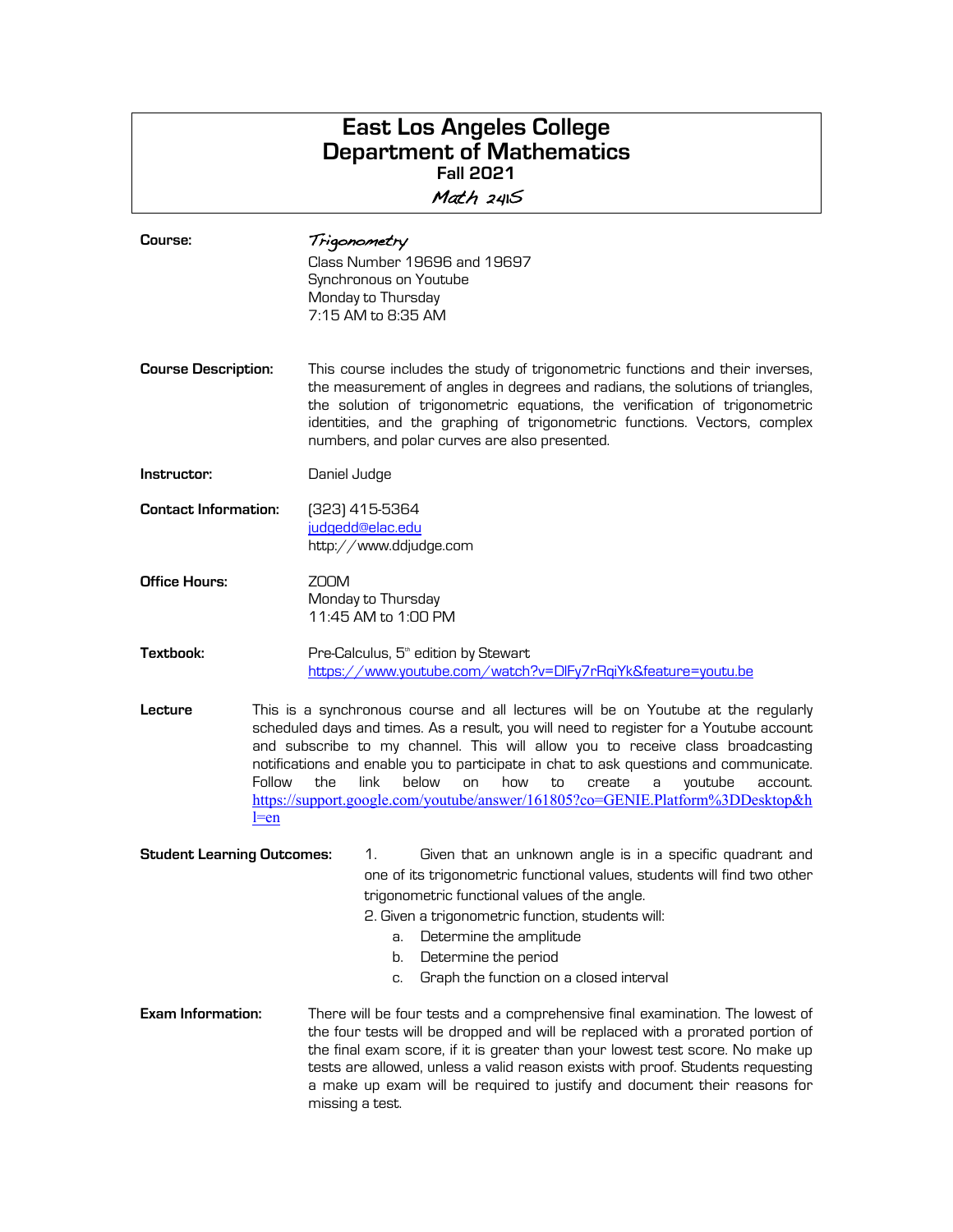**Homework Information:** Homework will be assigned and collected the day you take your tests. Refer to the testing schedule to determine the days your homework is due.

> You will be required to upload your homework and exams via pdf in Canvas. As a result, you will need to download a scanning app for your smart phone to take a picture of all your work and batch convert the images to a single pdf. That pdf will be uploaded in Canvas. I recommend you buy the inexpensive version Cam Scanner +. You can see the video in Youtube to see a video of this process. https://www.youtube.com/watch?v=\_uR6Hn5pZ-A&t=80s

# **Grade Information** Grades are determined by the amount of points that are earned.

| <b>Point Distribution</b>                                 |                                                                                  | Scale                                                                                                                         |  |
|-----------------------------------------------------------|----------------------------------------------------------------------------------|-------------------------------------------------------------------------------------------------------------------------------|--|
| Test 1<br>Test 2<br>Test 3<br>Test 4<br>Homework<br>Final | 150 points<br>150 points<br>150 points<br>150 points<br>100 points<br>300 points | 1000 to 900 points<br>A<br>899 to 800 points<br>в<br>799 to 700 points<br>C<br>699 to 600 points<br>D<br>599 to 0 points<br>F |  |

**DSPS** Students with disabilities who need reasonable accommodation should promptly alert the instructor, then provide verification of disability to the Disabled Students Program located in E1-106 or call (323) 265-8787 to make an appointment. If a student with a disability feels that accommodations offered are inappropriate or insufficient, she/he should seek the assistance of the DSP&S Coordinator and/or the Vice President of Student Services.

# **Academic Dishonesty (9803.28)**

| ACQUEINIC DISNUTESCY (3003.EO) |                                                                                                                                                                                                                                                                                                                                                                                                                                   |
|--------------------------------|-----------------------------------------------------------------------------------------------------------------------------------------------------------------------------------------------------------------------------------------------------------------------------------------------------------------------------------------------------------------------------------------------------------------------------------|
|                                | Violations of Academic Integrity include, but are not limited to, the following<br>actions: cheating on an exam, plagiarism, working together on an assignment,<br>paper or project when the instructor has specifically stated students should<br>not do so, submitting the same term paper to more than one instructor, or<br>allowing another individual to assume one's identity for the purpose of<br>enhancing one's grade. |
| <b>Cheating Policy:</b>        | Cheating constitutes academic dishonesty and will be handled as part of the<br>grading process. If students are caught cheating on a test, or final, there will<br>be a zero assigned for the assignment and a letter written to the Dean of<br>Students, or International Student's Office, requesting they take formal action<br>against the student.                                                                           |
| Incomplete Policy:             | Incompletes are given to those students that can say yes to all of the following<br>questions.<br>1. You have an emergency that requires you to miss instruction.<br>2. The emergency has taken place after the withdrawal deadline.<br>3. You are passing at the time of the emergency and incomplete request.                                                                                                                   |
|                                | If a student is earning a grade not o his/her satisfaction, then the student<br>may petition to repeat the course.                                                                                                                                                                                                                                                                                                                |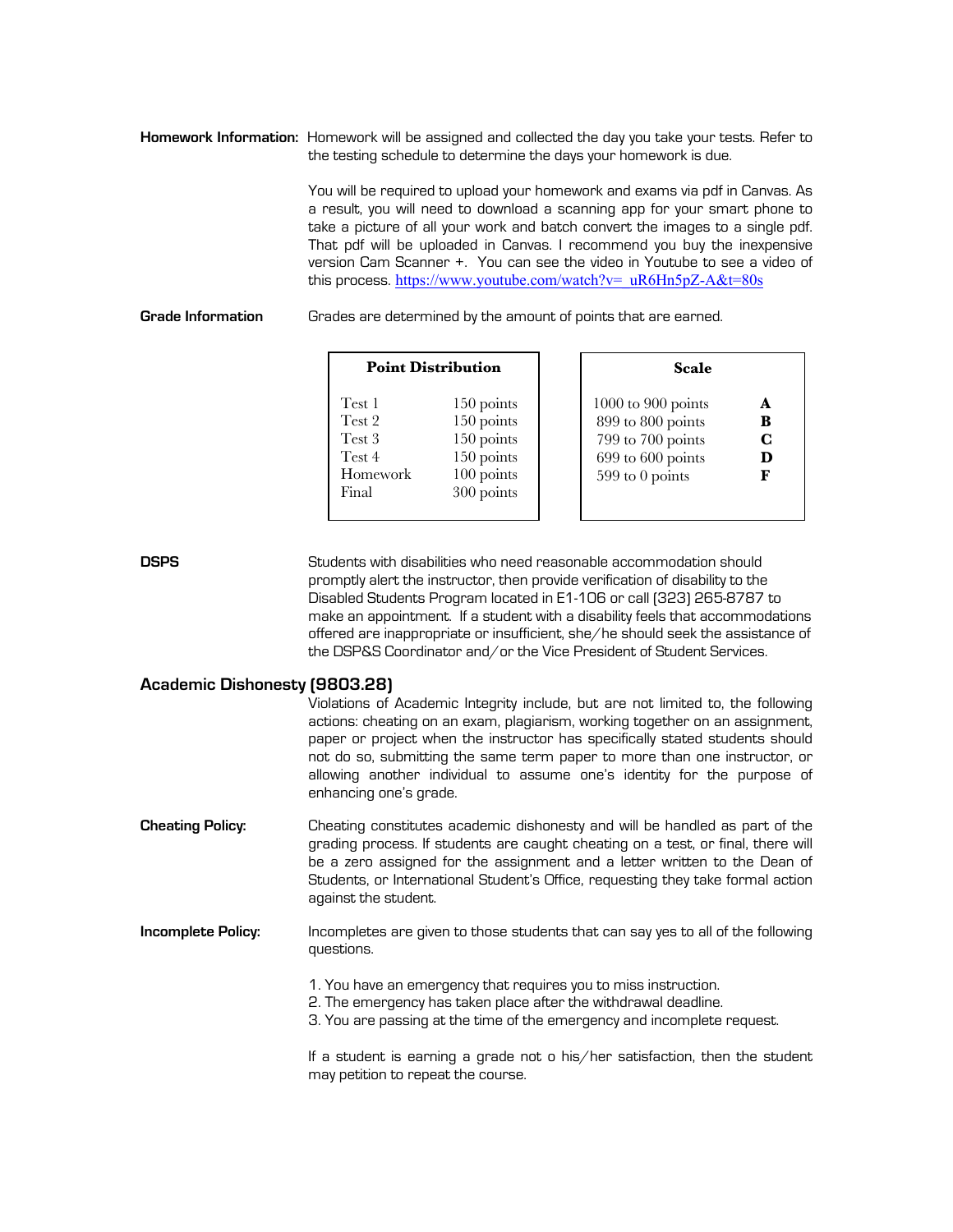# **Class Rules:**

#### **Netiquette Guidelines**

Students are expected to adhere to proper **netiquette guidelines** for an online learning environment. Please review these guidelines as they are designed for your protection as well as others in this classroom. I have included a virtual classroom disclaimer for your lectures as a reminder that this is a classroom environment subject to all the rules and expectations for student behavior that is on campus.

### **Virtual Classroom Disclaimer and Chat**

 This is a virtual classroom environment in which the instructor is responsible for managing. This includes the chat during class time and break. So please keep your comments relative to the discussion, and lecture, and reserve any administrative questions, issues, or complaints, for office hours. This is consistent with running a classroom environment that is on campus.

 As an instructor I may temporarily disable your chat privileges for students who do not follow this protocol in the same way an instructor has the right to remove a student from a class for talking or being disruptive. This disclaimer was created with Administrative consultation. Any students that violates the netiquette guidelines, or virtual classroom behavior, will be warned once and dropped the second time if the behavior continues. And, I will not reinstate you if I had to drop you for behavior.

 I am also including the **Student Code of Conduct** for students to review and understand your classroom rights and instructors rights. I will adhere to all campus and district guidelines in handling improper student behavior which includes the classroom chat environment.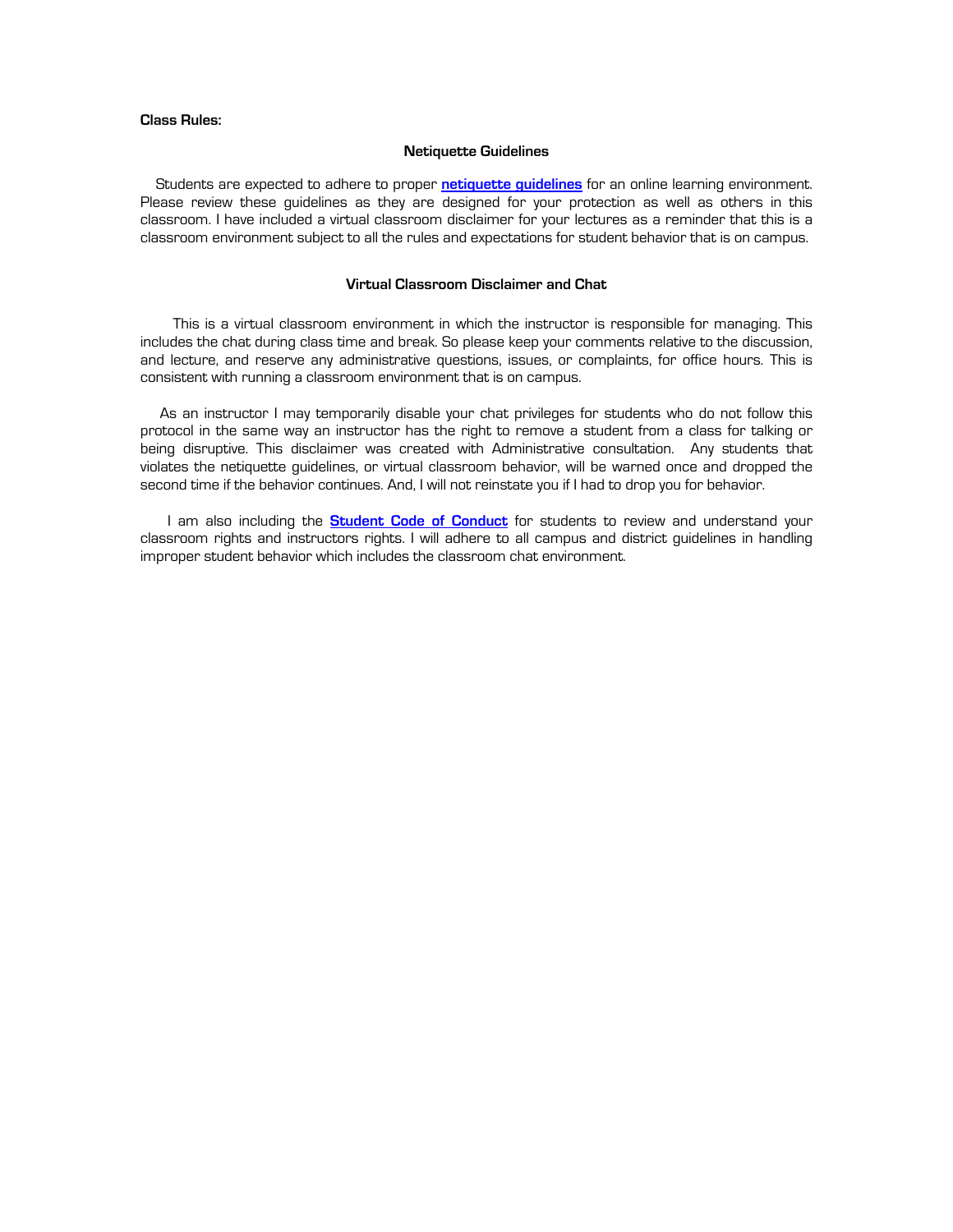## **Privacy Rights**

The following information is from the district's legal counsel. You should be aware of your rights.

#### **What are students' privacy rights with respect to class sessions conducted remotely (i.e., through Zoom)?**

Students should be informed that class sessions may be recorded. However, they should not be compelled to show their faces or images.

Under Education Code section 78907, recording in a classroom without the prior consent of the instructor is prohibited, except as necessary to provide reasonable auxiliary aids and academic adjustments for students with disabilities. To that end, it's advisable to turn off the ability for students to record sessions.

Instructors may still disclose students' names during a class session; disclosing names in class is not a violation of FERPA. (34 C.F.R. 99.37(c)(1).)

Access to recordings should be limited to college employees with a legitimate educational interest, and to students officially enrolled in the course. Students should also be advised not to share or post such recordings.

The recordings may be regarded as educational records as to those students who are visible and/or audible. As such, before the college can release the recordings to third parties, students' consent is needed unless some other exception under FERPA applies (e.g., a subpoena, etc.).

#### **How may instructors deal with disciplinary issues?**

The District's code of conduct applies to courses being taught remotely. An instructor may remove a student for up to two class sessions for a violation of the code of conduct. For any greater sanction, such as a suspension for the remainder of the term, instructors should refer the matter to the college's designated disciplinarian. In order to suspend a student, the college must provide appropriate due process (i.e., a notice of disciplinary charges and the opportunity to be heard in a disciplinary hearing).

### **Why not just report a disruptive student to Zoom and let Zoom deal with it?**

Instructors should report misconduct to the college's disciplinarian. While Zoom might bar a user from its platform for violating its terms of service, unless the college disciplines the student pursuant to the Board Rules, the student retains the right to participate in the class.

If the college does not pursue student discipline (and Zoom has already barred the student), the college should explore alternative means for the student to participate. For example, the student could be provided access to the recordings, and permitted to submit questions to the instructor as contemporaneously as possible with his/her classmates. Since such arrangements are not ideal, it is important to contact the college disciplinarian should conduct issues arise. A student barred by Zoom should also be informed of other options, such as withdrawal or switching to a P/NP basis.